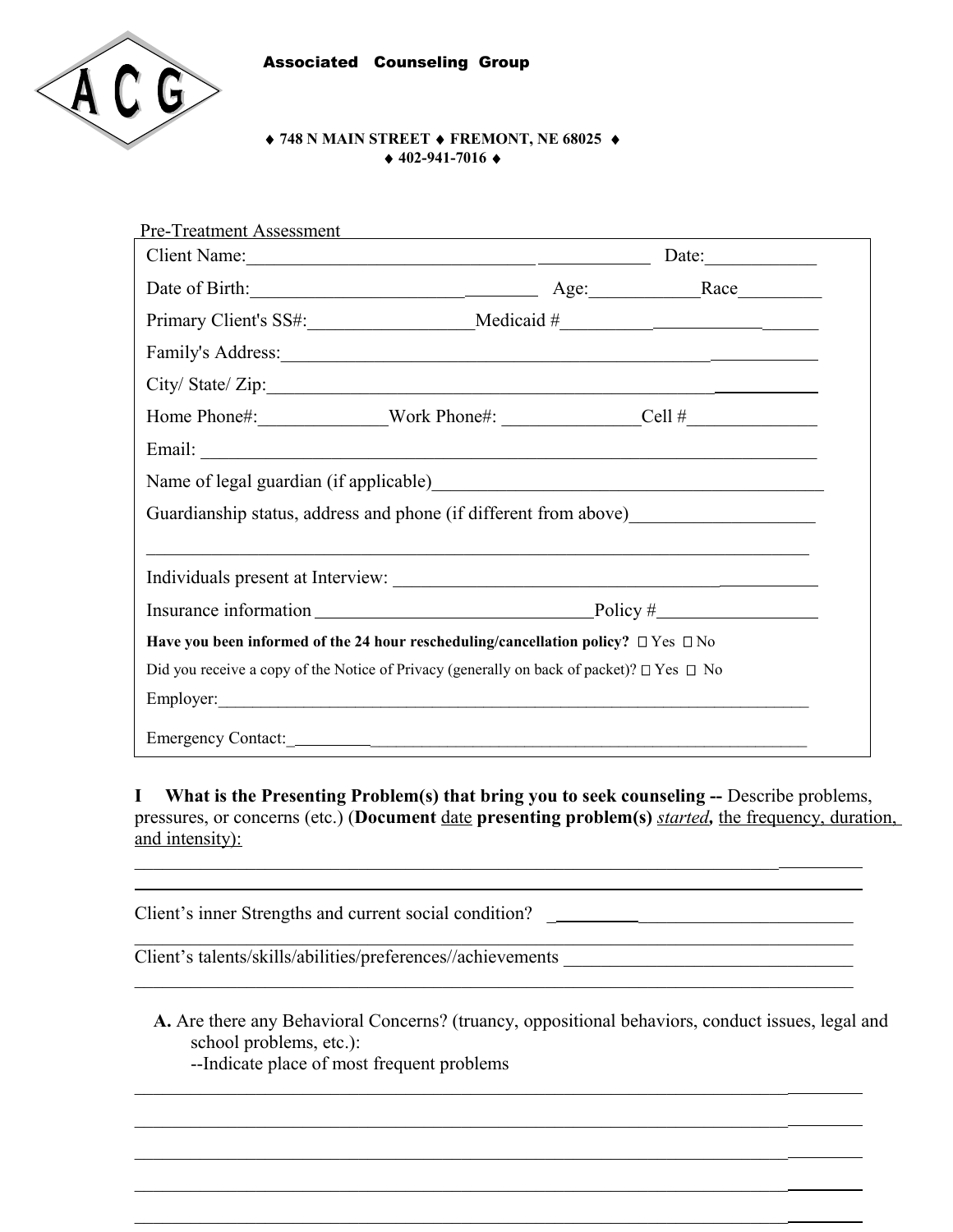# B. Emotional concerns (withdrawn, sullen, mood issues, etc.) --Indicates place of most frequent problems

 C. Individual (difficult establishing interpersonal relationships, dating issues, substance abuse issues, etc.) **or** Marital Concerns (divorces, infidelity, separations, multiple marriages, substance abuse issues, etc.)

 $\mathcal{L}_\text{max}$  , and the contribution of the contribution of the contribution of the contribution of the contribution of the contribution of the contribution of the contribution of the contribution of the contribution of t

 $\mathcal{L}_\text{max}$  , and the contribution of the contribution of the contribution of the contribution of the contribution of the contribution of the contribution of the contribution of the contribution of the contribution of t

 $\mathcal{L}_\text{max} = \mathcal{L}_\text{max} = \mathcal{L}_\text{max} = \mathcal{L}_\text{max} = \mathcal{L}_\text{max} = \mathcal{L}_\text{max} = \mathcal{L}_\text{max} = \mathcal{L}_\text{max} = \mathcal{L}_\text{max} = \mathcal{L}_\text{max} = \mathcal{L}_\text{max} = \mathcal{L}_\text{max} = \mathcal{L}_\text{max} = \mathcal{L}_\text{max} = \mathcal{L}_\text{max} = \mathcal{L}_\text{max} = \mathcal{L}_\text{max} = \mathcal{L}_\text{max} = \mathcal{$ 

 $\mathcal{L}_\text{max}$  , and the contribution of the contribution of the contribution of the contribution of the contribution of the contribution of the contribution of the contribution of the contribution of the contribution of t

 $\mathcal{L}_\text{max}$  , and the contribution of the contribution of the contribution of the contribution of the contribution of the contribution of the contribution of the contribution of the contribution of the contribution of t

 $\mathcal{L}_\text{max}$  , and the contribution of the contribution of the contribution of the contribution of the contribution of the contribution of the contribution of the contribution of the contribution of the contribution of t

 $\mathcal{L}_\text{max}$  , and the contribution of the contribution of the contribution of the contribution of the contribution of the contribution of the contribution of the contribution of the contribution of the contribution of t

Personal Status:

| Married                    | Single                        | Divorced | Separated | Widowed |
|----------------------------|-------------------------------|----------|-----------|---------|
| If married name of spouse_ |                               |          |           | Age     |
| Children Name              |                               |          | Ages      | Race    |
| Children Name              |                               |          | Ages      | Race    |
| Children Name              |                               |          | Ages      | Race    |
| Children Name              |                               |          | Ages      | Race    |
| Children Name              |                               |          | Ages      | Race    |
| Children Name              |                               |          | Ages      | Race    |
|                            | How are your relationship(s). |          |           |         |

As a child/adolescent did you experience any of the following?

| <b>Attempted Suicide</b> | <b>Sexual Molestation</b> |
|--------------------------|---------------------------|
| Suicidal Thoughts        | Running away              |
| Deliberate Self Injury   | Adoption                  |
| Foster Care              | Feeling Abandoned         |
| Wanted by Parents        | Sibling Rivalry           |
| Hospitalization          | Unconsciousness           |

### **II. Mental Health History**

## **A. Individual Psychiatric / Psychological History:**

List any prior occasions you may have attended counseling, or treatment, please include where you were seen, who your therapist was, who attended sessions and what the concern(s) was(were):

 $\mathcal{L}_\text{max} = \mathcal{L}_\text{max} = \mathcal{L}_\text{max} = \mathcal{L}_\text{max} = \mathcal{L}_\text{max} = \mathcal{L}_\text{max} = \mathcal{L}_\text{max} = \mathcal{L}_\text{max} = \mathcal{L}_\text{max} = \mathcal{L}_\text{max} = \mathcal{L}_\text{max} = \mathcal{L}_\text{max} = \mathcal{L}_\text{max} = \mathcal{L}_\text{max} = \mathcal{L}_\text{max} = \mathcal{L}_\text{max} = \mathcal{L}_\text{max} = \mathcal{L}_\text{max} = \mathcal{$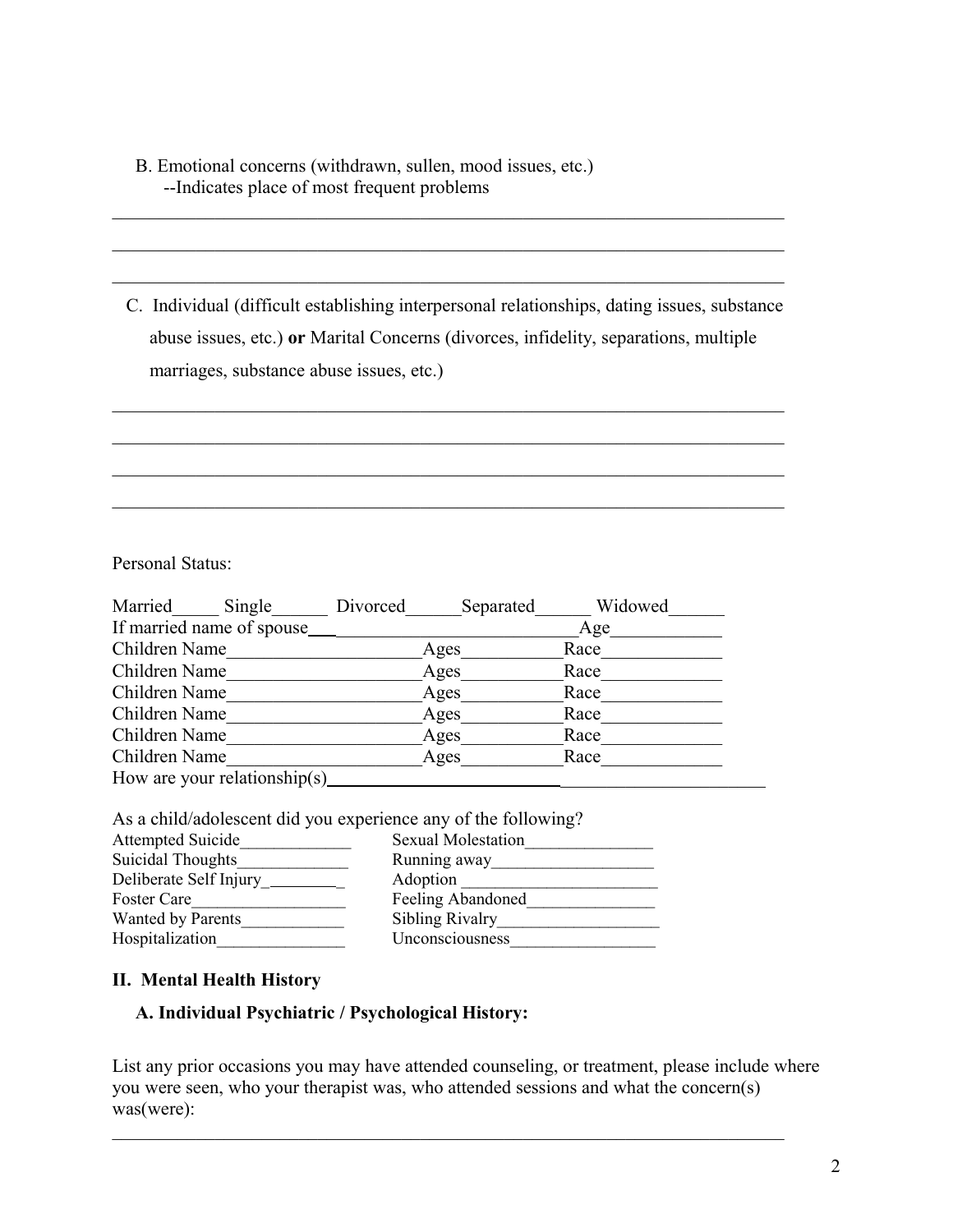What previous treatment interventions were used in past treatment Was past treatment helpful? yes no uncertain

Please check any of the following issues that you or anyone in your family may have or have had (if not you please list your relationship to individual):

 $\mathcal{L}_\text{max}$  , and the contribution of the contribution of the contribution of the contribution of the contribution of the contribution of the contribution of the contribution of the contribution of the contribution of t

 $\mathcal{L}_\text{max} = \mathcal{L}_\text{max} = \mathcal{L}_\text{max} = \mathcal{L}_\text{max} = \mathcal{L}_\text{max} = \mathcal{L}_\text{max} = \mathcal{L}_\text{max} = \mathcal{L}_\text{max} = \mathcal{L}_\text{max} = \mathcal{L}_\text{max} = \mathcal{L}_\text{max} = \mathcal{L}_\text{max} = \mathcal{L}_\text{max} = \mathcal{L}_\text{max} = \mathcal{L}_\text{max} = \mathcal{L}_\text{max} = \mathcal{L}_\text{max} = \mathcal{L}_\text{max} = \mathcal{$ 

 $\mathcal{L}_\text{max}$  , and the contribution of the contribution of the contribution of the contribution of the contribution of the contribution of the contribution of the contribution of the contribution of the contribution of t

| Behavior Issues Latin and Communication of the Communication of the Communication of the Communication of the Communication of the Communication of the Communication of the Communication of the Communication of the Communi |
|--------------------------------------------------------------------------------------------------------------------------------------------------------------------------------------------------------------------------------|
| Mental Issues<br>П                                                                                                                                                                                                             |
| П                                                                                                                                                                                                                              |
| $\Box$                                                                                                                                                                                                                         |
|                                                                                                                                                                                                                                |
|                                                                                                                                                                                                                                |
| If client is over the age of 12 complete the following                                                                                                                                                                         |
| First use of Nicotine___ usual amount consumed____usual frequency of use____                                                                                                                                                   |
| Last use                                                                                                                                                                                                                       |
| First use of Caffeine usual amount consumed usual frequency of use                                                                                                                                                             |
| Last use                                                                                                                                                                                                                       |
| First use of Alcohol __ usual amount consumed _____ usual frequency of use                                                                                                                                                     |
| Last use                                                                                                                                                                                                                       |
| First use of Illicit Drugs usual amount consumed usual frequency of use                                                                                                                                                        |
| Last use (use back of form to list drugs and use pattern and history information)                                                                                                                                              |
|                                                                                                                                                                                                                                |
|                                                                                                                                                                                                                                |
|                                                                                                                                                                                                                                |
| Sexual Abuse 2008                                                                                                                                                                                                              |
| Self Esteem Issues                                                                                                                                                                                                             |
| $\Box$                                                                                                                                                                                                                         |
|                                                                                                                                                                                                                                |
| Are there any social or emotional concerns for you or your family in your history?                                                                                                                                             |

 $\mathcal{L}_\mathcal{L} = \{ \mathcal{L}_\mathcal{L} = \{ \mathcal{L}_\mathcal{L} = \{ \mathcal{L}_\mathcal{L} = \{ \mathcal{L}_\mathcal{L} = \{ \mathcal{L}_\mathcal{L} = \{ \mathcal{L}_\mathcal{L} = \{ \mathcal{L}_\mathcal{L} = \{ \mathcal{L}_\mathcal{L} = \{ \mathcal{L}_\mathcal{L} = \{ \mathcal{L}_\mathcal{L} = \{ \mathcal{L}_\mathcal{L} = \{ \mathcal{L}_\mathcal{L} = \{ \mathcal{L}_\mathcal{L} = \{ \mathcal{L}_\mathcal{$ Please indicate most recent lab testing completed, results and recommendations, include the Reason for testing and ordering physican. \_\_\_\_\_\_\_\_\_\_\_\_\_\_\_\_\_\_\_\_\_\_\_\_\_\_\_\_\_\_\_\_\_\_\_\_\_\_\_

 $\mathcal{L}_\text{max} = \mathcal{L}_\text{max} = \mathcal{L}_\text{max} = \mathcal{L}_\text{max} = \mathcal{L}_\text{max} = \mathcal{L}_\text{max} = \mathcal{L}_\text{max} = \mathcal{L}_\text{max} = \mathcal{L}_\text{max} = \mathcal{L}_\text{max} = \mathcal{L}_\text{max} = \mathcal{L}_\text{max} = \mathcal{L}_\text{max} = \mathcal{L}_\text{max} = \mathcal{L}_\text{max} = \mathcal{L}_\text{max} = \mathcal{L}_\text{max} = \mathcal{L}_\text{max} = \mathcal{$ 

 $\mathcal{L}_\mathcal{L} = \{ \mathcal{L}_\mathcal{L} = \{ \mathcal{L}_\mathcal{L} = \{ \mathcal{L}_\mathcal{L} = \{ \mathcal{L}_\mathcal{L} = \{ \mathcal{L}_\mathcal{L} = \{ \mathcal{L}_\mathcal{L} = \{ \mathcal{L}_\mathcal{L} = \{ \mathcal{L}_\mathcal{L} = \{ \mathcal{L}_\mathcal{L} = \{ \mathcal{L}_\mathcal{L} = \{ \mathcal{L}_\mathcal{L} = \{ \mathcal{L}_\mathcal{L} = \{ \mathcal{L}_\mathcal{L} = \{ \mathcal{L}_\mathcal{$  $\mathcal{L}_\text{max} = \mathcal{L}_\text{max} = \mathcal{L}_\text{max} = \mathcal{L}_\text{max} = \mathcal{L}_\text{max} = \mathcal{L}_\text{max} = \mathcal{L}_\text{max} = \mathcal{L}_\text{max} = \mathcal{L}_\text{max} = \mathcal{L}_\text{max} = \mathcal{L}_\text{max} = \mathcal{L}_\text{max} = \mathcal{L}_\text{max} = \mathcal{L}_\text{max} = \mathcal{L}_\text{max} = \mathcal{L}_\text{max} = \mathcal{L}_\text{max} = \mathcal{L}_\text{max} = \mathcal{$ 

Who are the people that you count on to help you when you need help in a given situation?  $\mathcal{L}_\text{max}$  , and the contribution of the contribution of the contribution of the contribution of the contribution of the contribution of the contribution of the contribution of the contribution of the contribution of t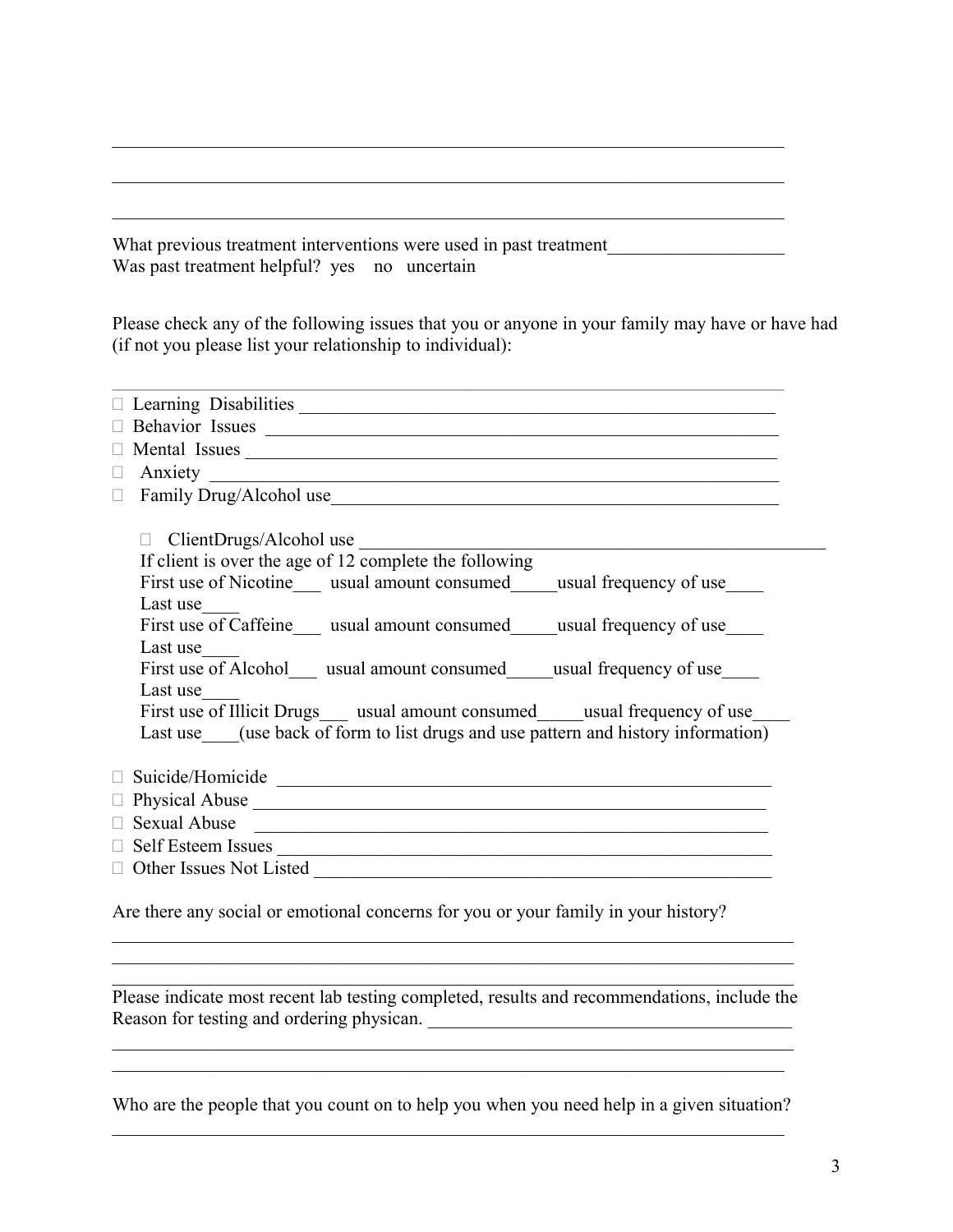Please list Hobbies/Preferred Activities: Notes

## What is your current living situation?

#### **Sexual Activity:**

#### Legal History: (use back for more space if needed)

List past crimes charged with <u>the contract of the contract of the contract of the contract of the contract of the contract of the contract of the contract of the contract of the contract of the contract of the contract of</u> List current legal issues

### **Educational History:**

Please list highest level of education and last school attended along with any degrees received:

| What is your current spiritual belief? |                   |
|----------------------------------------|-------------------|
| What is it you do for a living?        | full or part time |
| List any volunteer activates           |                   |

#### **III. Medical History:**

 $\Box$  Hospitalizations (Where? When? MD? Meds? Reasons?)

Have you ever taken prescribed medications for any illness? if yes please list

 $\Box$  Chronic Illness (allergies, pain, diabetes, disabilities, Meds?)